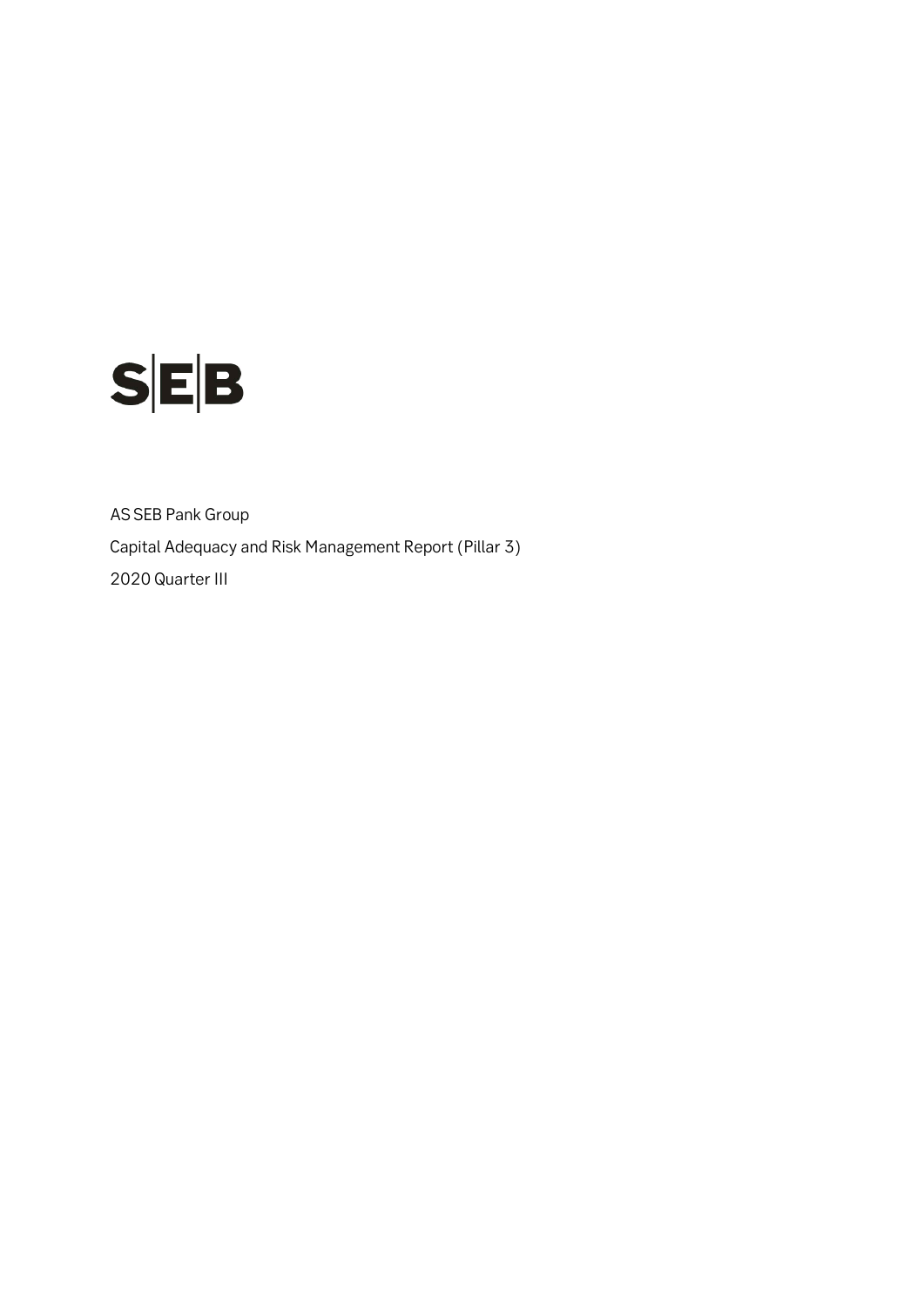## Table of Contents

<span id="page-1-0"></span>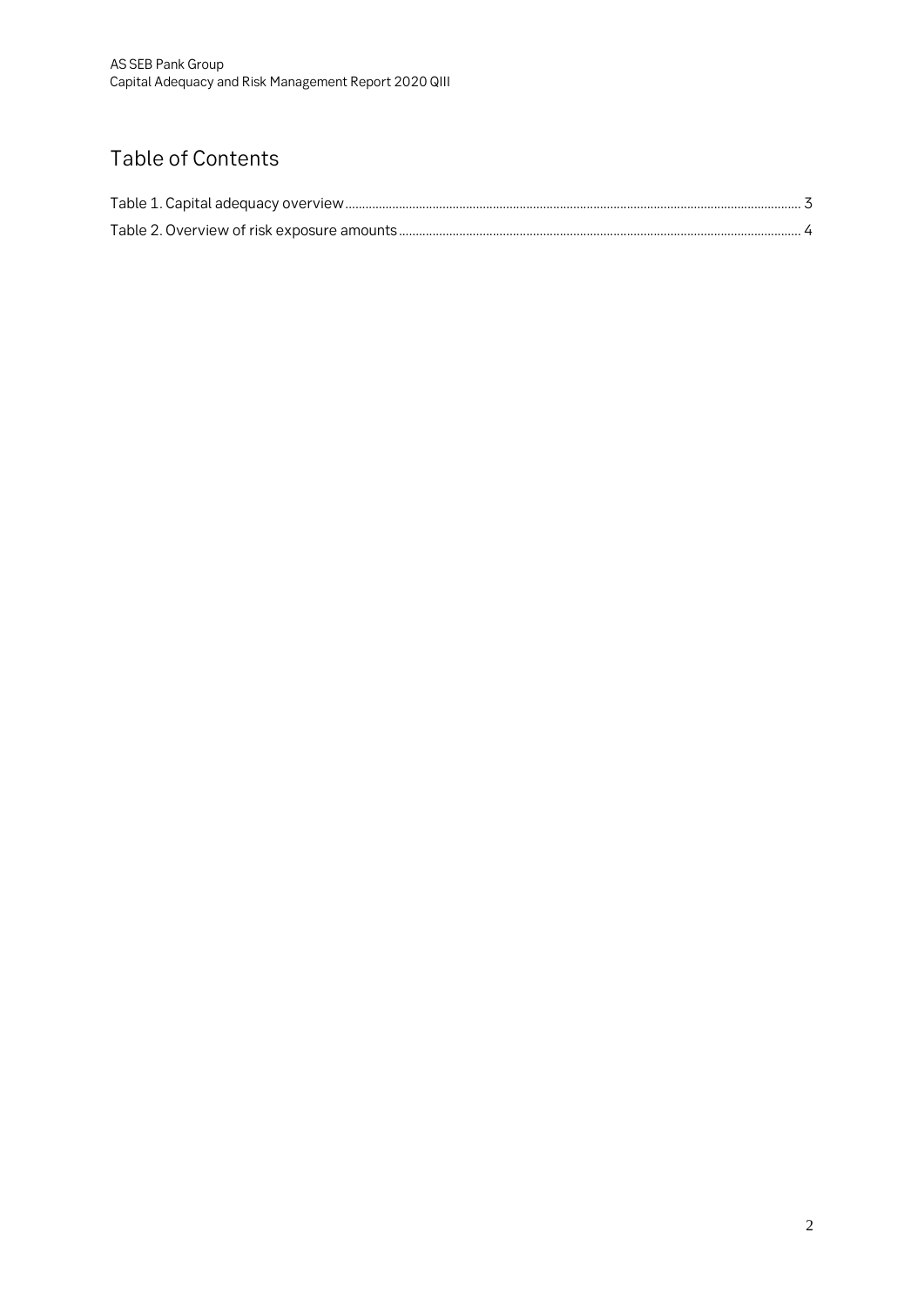## Table 1. Capital adequacy overview

| EUR <sub>m</sub>                                                     | 30 Sep 2020 | 30 Jun 2020 |
|----------------------------------------------------------------------|-------------|-------------|
|                                                                      |             |             |
| Own funds                                                            |             |             |
| Common Equity Tier 1 capital                                         | 1,059       | 1,058       |
| Tier 1 capital                                                       | 1,059       | 1,058       |
| Total own funds                                                      | 1,064       | 1,063       |
| Own funds requirement                                                |             |             |
| Risk exposure amount                                                 | 3,221       | 3,264       |
| Expressed as own funds requirement                                   | 258         | 261         |
| Common Equity Tier 1 capital ratio                                   | 32.9%       | 32.4%       |
| Tier 1 capital ratio                                                 | 32.9%       | 32.4%       |
| Total capital ratio                                                  | 33.0%       | 32.6%       |
| Own funds in relation to own funds requirement                       | 4.13        | 4.07        |
| Regulatory Common Equity Tier 1 capital requirement including buffer |             |             |
| requirement (Pillar 1 only)                                          | 10.0%       | 10.0%       |
| of which capital conservation buffer requirement                     | 2.5%        | 2.5%        |
| of which systemic risk buffer requirement                            | 0.0%        | 0.0%        |
| of which countercyclical capital buffer requirement                  | $0.0\%$     | 0.0%        |
| of which other systemically important institution buffer             | 2.0%        | 2.0%        |
| Common Equity Tier 1 capital available to meet buffer 1)             | 28.4%       | 27.9%       |
| Leverage ratio                                                       |             |             |
| Exposure measure for leverage ratio calculation                      | 7,650       | 7,842       |
| of which on balance sheet items                                      | 7,093       | 7,283       |
| of which off balance sheet items                                     | 557         | 559         |
| Leverage ratio                                                       | 13.8%       | 13.5%       |

*1) CET1 ratio less minimum capital requirement of 4.5% excluding buffers.*